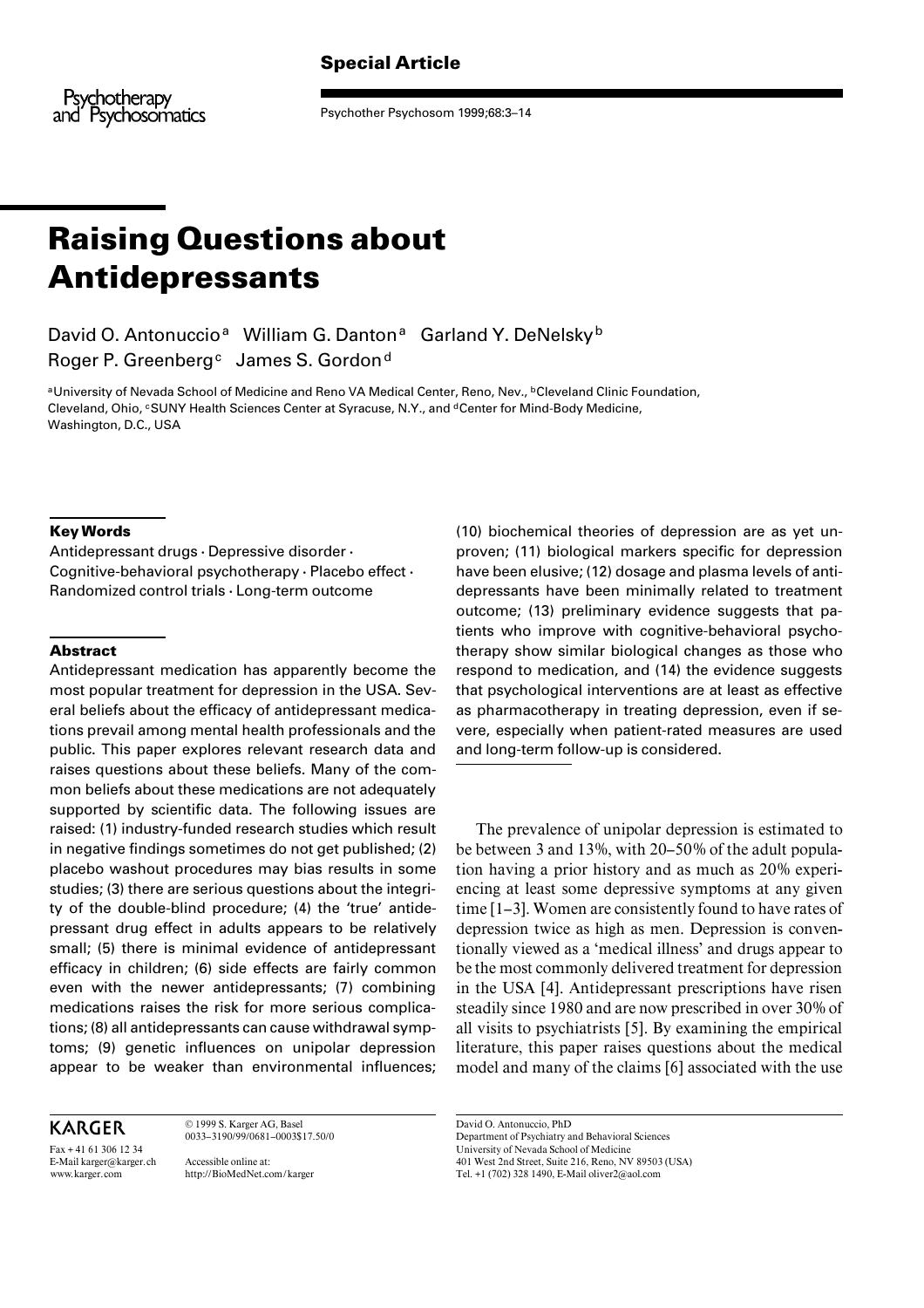of antidepressants for nonbipolar, nonpsychotic depression. It is our position that many of the prevailing beliefs about antidepressants are not adequately supported by the available scientific data.

## **Belief No. 1: Antidepressants Are Conclusively More Effective than Placebo**

Reviews and meta-analyses of randomized, doubleblind, placebo-controlled, antidepressant studies [7–11] have provided evidence that antidepressants are more effective than placebo. One of the original comprehensive literature reviews by Morris and Beck [9] found that tricyclic antidepressants were superior to a placebo in 63 out of 91 (69%) controlled studies published between 1958 and 1972. Though this review, and the others that followed, generally supported the efficacy of antidepressants, some problems with the publication process and the research paradigm may diminish the strength of this support.

Since drug studies with negative results are likely to be delayed [12] or go completely unpublished [13], a box score summary of published findings about the efficacy of antidepressants may tend to overestimate the strength of the evidence [14]. The extreme view of this publication bias or 'file drawer problem' is that journals are filled with the 5% of the studies that show type I errors (i.e. falsely rejecting the null hypothesis), while the file drawers are filled with the 95% that show nonsignificant results [15]. Though this extreme state of affairs is unlikely, there is evidence of drug companies, which often have veto power in studies they fund, terminating studies before they are completed when results do not favor the study drug [16]. As many as 10–20% of fluoxetine trials go unpublished, a general problem in studies of all antidepressant clinical trials [17]. There is evidence that participation in industry-funded research may create a conflict of interest [18] that is associated with the increased likelihood of results favoring study drugs [19, 20] and with significant delays in publication, i.e. 28% of the time in an attempt to withhold undesirable results [21].

## *Placebo Washout or Run-In*

Most antidepressant drug research includes a singleblind placebo 'washout' or 'run-in' phase that lasts 1 or 2 weeks before the study begins during which all prospective subjects are placed on placebo and taken off any antidepressant drugs [14]. Those prospective subjects who show improvement during the washout phase are eliminated from the pool of subjects prior to random assignment in accordance with standard practice for contemporary FDA clinical trials. The washout is designed to eliminate other antidepressant drugs from the body and to reduce the number of placebo responders. This is purportedly done to get a more accurate estimate of the 'true' drug response. Conservative estimates are that about 5% of patients diagnosed as having unipolar depression show a positive placebo response after 1 week of placebo washout [22]. The actual rate of washout participants who are excluded due to improvement appears to be as high as 20% [23].

The routine placebo washout procedure may selectively eliminate those individuals who tend to have a positive response to placebos. Any patient whose condition was worsened by a prewashout antidepressant would also be eliminated if improvement occurred during the washout. Thus, both drug nonresponders and placebo responders may be eliminated before the study begins. Even before the washout procedure, patients with a history of nonresponse to the study drug are routinely excluded. Therefore, the actual placebo response rate may be underestimated and the actual drug response rate may be overestimated in many antidepressant drug studies.

Nevertheless, two meta-analyses comparing studies that reported using a drug washout with studies that did not failed to reveal any evidence that a placebo washout lowered the placebo response rate, increased the drug-placebo difference or affected the drug response rate for outpatients or inpatients or for any antidepressant drug group [24, 25]. However, the definitive study addressing this issue is yet to be done. These meta-analyses relied exclusively on clinician measures and did not include the washout responders in the intent-to-treat outcome analysis. We are unaware of any studies that actually follow the course of the washout responders and count them in the intent-to-treat analysis. It would be illuminating to randomly assign washout responders to treatment conditions with all other subjects and subsequently analyze the data with and without washout responders to understand how such a procedure actually impacts a given study. In the meantime, we think that the practice of excluding patients during the washout procedure should be suspended due to the potential for distorting results in some studies. Knowing the 'true' rate of placebo responders may actually help provide a more accurate calculation of the 'true' drug effect.

Whether or not the placebo washout is disadvantageous to the placebo condition, the placebo response rate in over 30 years of double-blind placebo-controlled antidepressant efficacy studies has consistently been from 30 to 40%, and up to 50% in more recent studies, leading one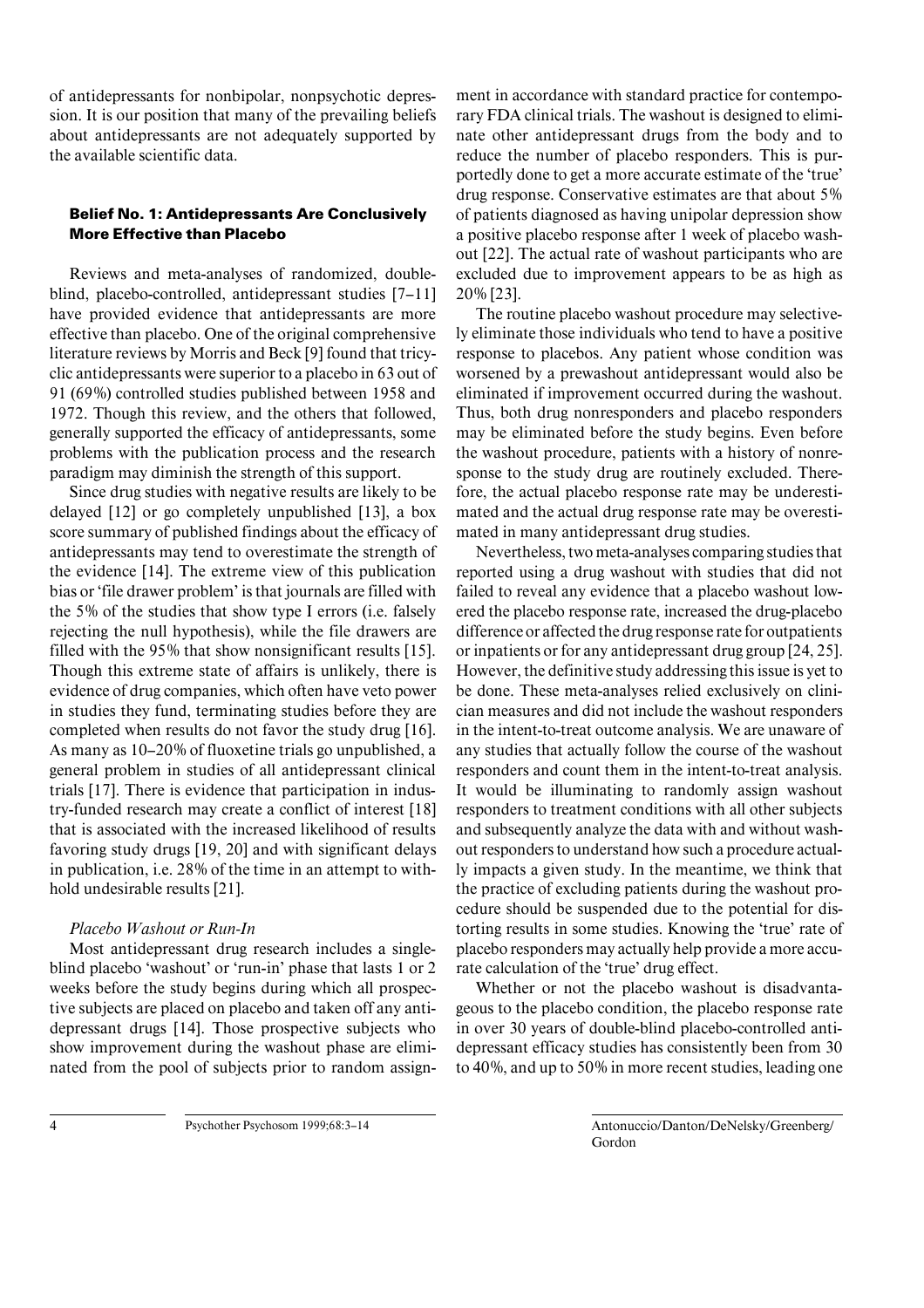psychiatrist to suggest that placebo actually be used as the initial treatment for selected depressed patients [26].

## *The Integrity of the Double-Blind Procedure*

The integrity of the double-blind procedure is open to question. Most controlled drug studies utilize inert placebos which can 'unblind' studies because clinician or patient raters may be able to tell who is receiving the active medication by detecting side effects [14, 27–29]. Guessing the correct condition may result in disparate expectations for positive results, thereby affecting outcome ratings or even outcome itself. Inadequate blinding procedures have been associated with bias and exaggerated effect estimates in other areas [30]. For example, in an outcome study of cocaine dependence, clinical evaluators' subjective ratings of treatment outcome were significantly different depending on whether the clinical evaluator had correctly guessed the patients' condition [31]. Using the same study pool reviewed by Morris and Beck [9], Thomson [32] reviewed 75 placebo-controlled double-blind studies of tricyclic antidepressants published between 1958 and 1972, only 7 of which used an active placebo (i.e. medications not considered antidepressants which produce side effects). Only one of the studies using an active placebo showed the antidepressant to have a superior outcome to the placebo. A more recent metaanalysis of similar literature found that 2 of 9 antidepressant studies using an active placebo (atropine) favored the active drug [33].

The potential for unblinding by side effects is a serious concern since most antidepressant drug studies rely primarily on clinician measures such as the Hamilton Rating Scale for Depression [34] and the Global Assessment Scale [35] rather than patient-rated measures like the Beck Depression Inventory [36]. It has been shown in an extensive meta-analysis [37] that, though they are highly correlated, patient ratings have a significantly smaller effect size than clinician ratings, i.e. patient raters tend to see less improvement than clinician raters. Murray [38] has concluded that patient-rated measures of depression are more objective and have better psychometric properties than clinician-rated measures.

Another meta-analysis [39] reviewed 22 controlled studies ( $n = 2,230$ ) which compared a placebo (usually inert) with an older tricyclic antidepressant (i.e. imipramine or amitriptyline) and a newer nontricyclic antidepressant (i.e. amoxapine, maprotiline or trazodone). Even if the clinician rater were unblinded by side effects, he or she would presumably have greater difficulty distinguishing between the medication conditions or focusing bias, in effect making these studies somewhat 'blinder'. Overall, the older antidepressants and the newer antidepressants showed a small (average effect size of 0.25 and 0.31, respectively) advantage over placebo on clinician-rated measures. Interestingly, when using patient-rated outcome measures, the old antidepressants were not significantly more effective than placebo. The newer antidepressants did not fare much better. The effect sizes found in this meta-analysis of 'blinder' studies are far smaller than the effect sizes that had emerged from earlier meta-analyses of tricyclic antidepressants. These data suggest that relying on clinician ratings alone could lead to significant biases whenever the blind is penetrated and that patients may not experience improved outcome compared with placebo in blinder studies.

Despite the excitement about the selective serotonin reuptake inhibitors (SSRIs), recent meta-analyses show them to be no more effective than tricyclic antidepressants [11, 27, 40, 41]. In one meta-analysis [40], both clinician and patient outcome ratings correlated significantly with the percentage of patients experiencing side effects, suggesting that side effects may unblind these studies and bias outcome measures. This is likely to be a more serious problem for clinician ratings if the same clinicians evaluate both the drug and placebo groups. Also, the informed consent process is likely to sensitize both patients and clinicians about exactly what side effects to expect [42]. However, just because side effects are correlated with outcome, it does not necessarily follow that the study has been unblinded. It could be that side effects are correlated with a third variable, like blood levels of the drug, that causes good outcome. Additional studies may help shed light on this issue.

Blindness checks are reported in less than 5% of the psychotropic drug literature [43]. Fisher and Greenberg [44] conducted a worldwide literature search for psychotropic drug studies that evaluated whether or not the double-blind design had been penetrated. Of the 26 reports they were able to locate, 23 (88%) indicated that both patients and physicians were able to differentiate who was receiving the drug or placebo at rates significantly better than chance. An assessment of how blind raters remain and how unblinding affects outcome ratings is essential in order to evaluate the validity of the randomized controlled outcome study [33, 45]. We think that such an evaluation should become the standard for any study claiming double-blind methodology.

In clinical trials involving the antidepressants etaperidone and clomipramine, as many as 75% of patients were able to guess correctly whether they had been placed on

Raising Questions about Antidepressants Fsychother Psychother Psychosom 1999;68:3–14 5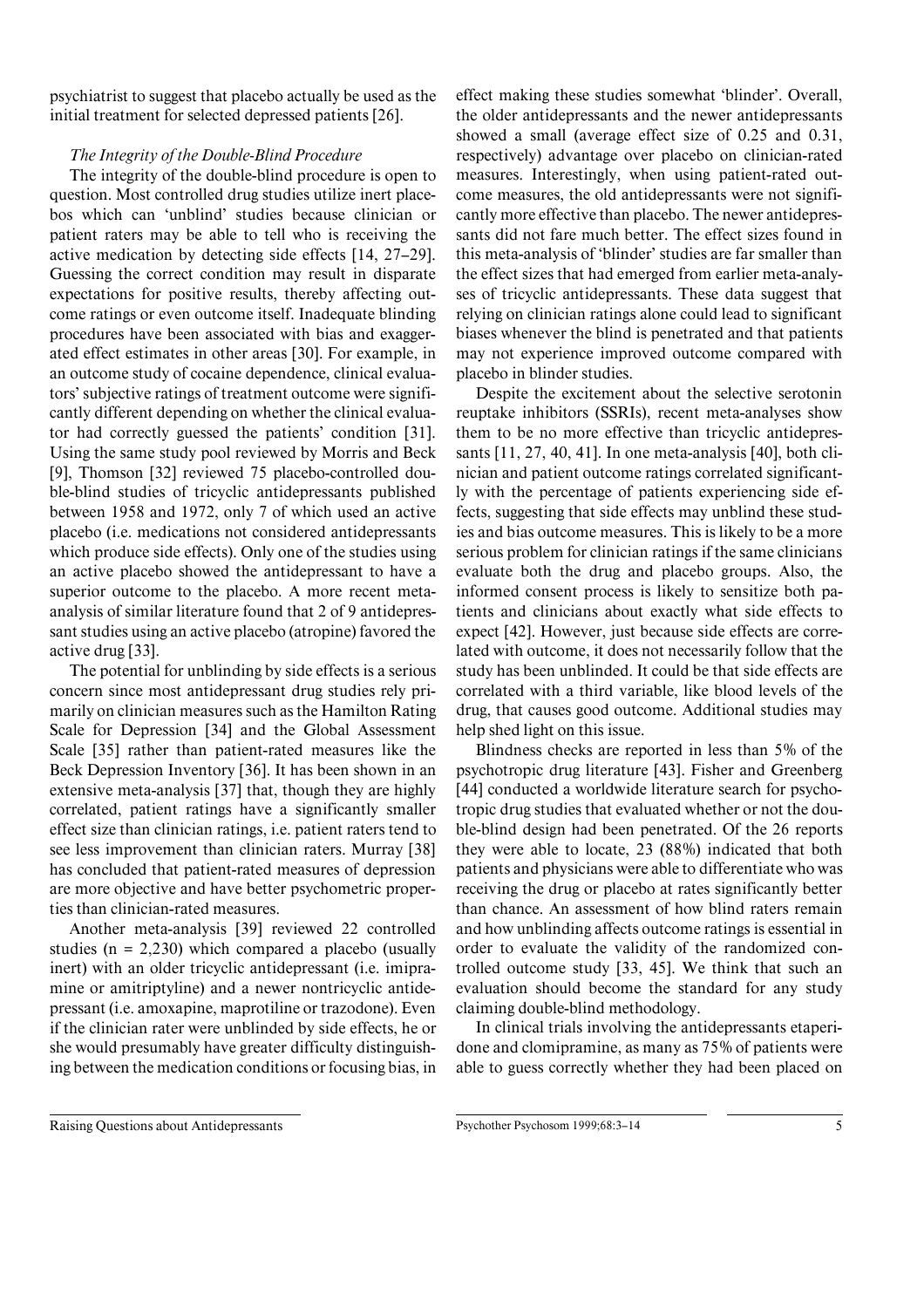antidepressants or placebo and, of those experiencing side effects, as many as 100% were able to guess correctly [46]. Even an independent evaluator, blind to the therapeutic effects of the antidepressant etaperidone, was able to retrospectively distinguish which patients were taking the active drug and which were taking placebo on the basis of reported side effects alone [47]. The fact that the drug condition was unmasked without information about clinical response suggested that side effects are responsible and runs counter to the hypothesis that therapeutic drug effects cause the unblinding. Side effects have been implicated in other studies as a possible factor in the unmasking [27, 48].

A recent meta-analysis attempted to estimate the true antidepressant drug effect by calculating standardized mean response rates for 2,318 depressed patients who had been randomly assigned to either antidepressant medication or placebo in 19 double-blind clinical trials [49]. Using pretreatment assessments (on both clinician and patient ratings) as the comparison, mean effect sizes were 1.55 for the medication response and 1.16 for the placebo response. Across all types of medications, including comparison medications thought to be ineffective for depression, the inactive placebo response was about 75% of the active drug response. From these data it was concluded that only 25% of the drug response was associated with active drug administration, the rest being due to placebo response or nonspecific factors. Because drugs thought to be ineffective for depression showed similar effect sizes, the effect of the active drug may have been due to unblinding from side effects rather than any specific antidepressant effect. Also, the correlation between placebo effect and drug effect was 0.90, indicating that across studies virtually all of the variation in drug effect size was due to the placebo characteristics of the studies. A separate analysis of 19 psychotherapy studies involving 767 patients resulted in mean effect sizes of 1.60 for psychotherapy conditions and 0.37 for no-treatment controls.

Whether the drug response is a true pharmacological effect or an 'enhanced placebo' effect cannot yet be determined because of the relatively small number of studies in which an antidepressant has been compared to both an active and inactive placebo [49]. In order to establish the true drug and placebo responses, it may be necessary to implement four-cell studies using active placebo, inactive placebo, active medication and waiting list control [49]. Atropine, which produces anticholinergic side effects, has been used as an active placebo. A caffeine pill or an antihistamine like diphenhydramine, which mimic some antidepressant side effects, might also be good candidates for this purpose. Even small 'ineffective' antidepressant doses, large enough to cause side effects, have been suggested as a possible control [50].

Blinding is an issue in psychotherapy studies as well [31]. However, studies that claim to be double blind and are not (i.e. most drug studies using an inert placebo) may be more misleading than studies that do not make that claim (i.e. most psychotherapy outcome studies using a waiting list control). In order to get beyond arguments about which literature has better designed studies, randomized controlled studies that compare drugs and psychotherapy can shed light on the relative efficacy of these treatments. In some ways psychotherapy alone, a credible treatment without medical side effects, would seem to be a better comparison intervention for drug treatments than inert placebo. As it turns out, psychotherapy alone may be an even more potent treatment than psychotherapy plus placebo [51], perhaps because patients taking a pill may invest less in the psychological intervention [27] or they may attribute gain to an external agent rather than their own skills.

#### *Antidepressants in Children*

Finally, while the foregoing provides some evidence of antidepressant efficacy in adults, the efficacy of antidepressants in children has yet to be adequately demonstrated. Several recent literature reviews uniformly conclude that the preponderance of the evidence shows that tricyclic antidepressants are not more effective than placebo for depressed children or adolescents [23, 52–56]. These data are of particular concern given the estimated 6 million antidepressant prescriptions that are written for children each year [57]. Also of concern is anecdotal evidence of unexpected sudden death in several children on therapeutic doses of tricyclic antidepressants [58].

Regarding SSRIs in children, one controlled study found no advantage of fluoxetine over placebo in adolescent depression [59], while another controlled study found fluoxetine superior to placebo [60] on some clinician-rated measures but not on any patient-rated measures. This latter study spanned 8 weeks and randomly assigned 96 children (ages 7–17 years) with major depression to either fluoxetine or placebo. Any patients who had a history of an adequate trial of fluoxetine were excluded as were 29 patients who improved during the 3-week evaluation period, which included a 1-week single-blind placebo run-in. Despite these apparent relative advantages for the drug condition, complete symptom remission occurred in only 31% of fluoxetine patients and 23% of placebo-treated subjects, a nonsignificant difference.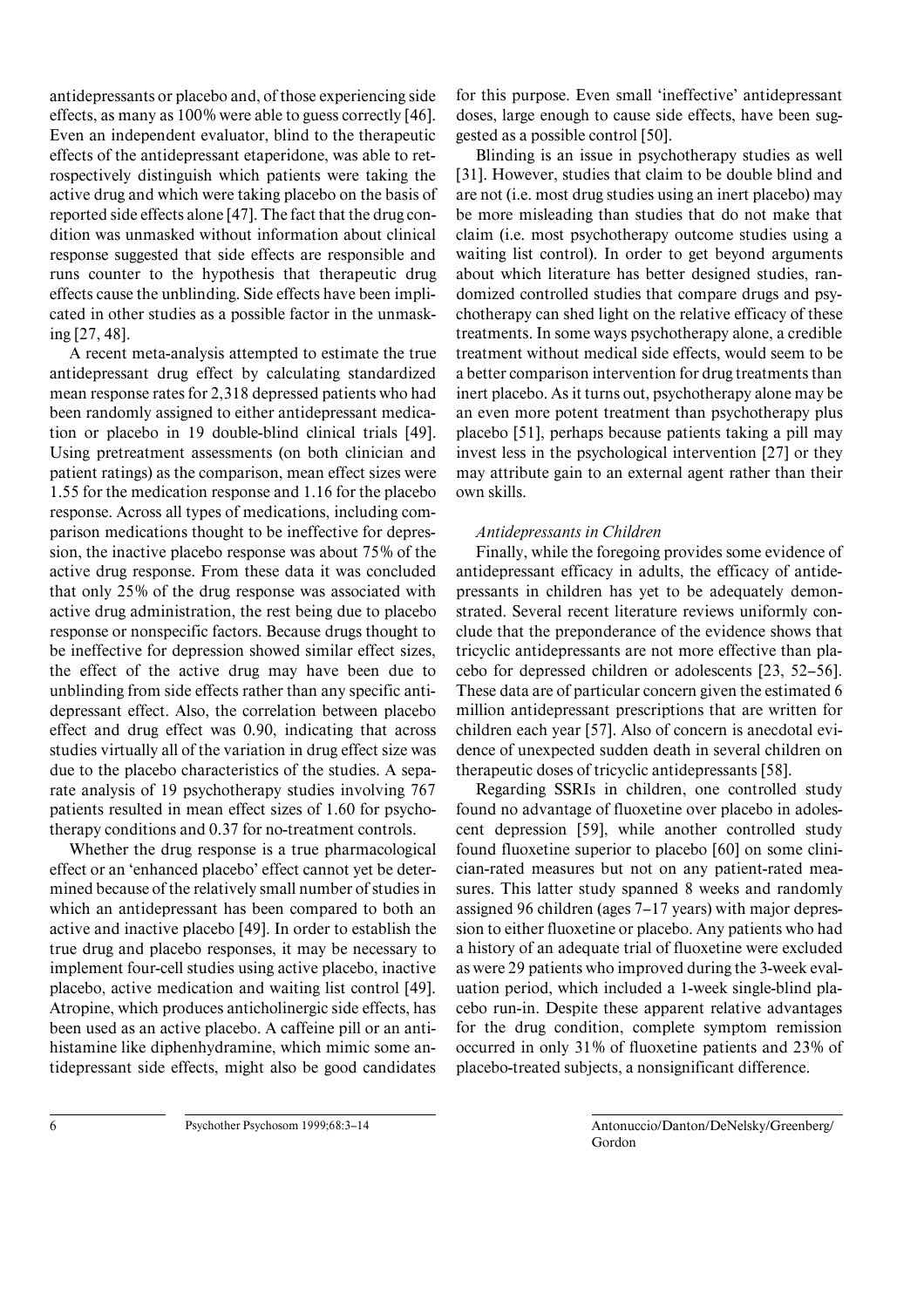In summary, industry-funded research studies which result in negative findings sometimes do not get published, placebo washout procedures may bias results in some studies, there are serious questions about the integrity of the double-blind procedure, the 'true' antidepressant drug effect in adults appears to be relatively small and there is minimal evidence of antidepressant efficacy in children.

## **Belief No. 2: Antidepressants Are Safe and Have Minimal Side Effects**

Despite these questions about the efficacy of antidepressants, some patients prefer medications to other treatments and strongly believe in their effectiveness. By prescribing medication, a clinician may take advantage of any associated nonspecific and placebo effects. Also, antidepressants can be prescribed with certain side effects as a desired outcome. In other words, one person's side effect (e.g. sedation, weight gain or loss, ejaculation difficulties) is another person's positive treatment outcome (e.g. longer sleep, improved appetite or weight control, prolonged sexual pleasure). While most clinicians do understand the risk of side effects, they may not appreciate how annoying and distressing, perhaps even depressing, some of the 'minor' side effects can be.

Even at therapeutic levels there are many observed side effects of tricyclic antidepressants [61]. The anticholinergic side effects include dry mouth, blurred vision, urinary retention, constipation and delirium [62]. There may also be sedative effects, cognitive deficits, speech blockage, excessive perspiration, weight gain and dental caries (related to dry mouth). There is some evidence of risk for extrapyramidal symptoms, seizures, sleep disruption and mania, depending on the dose and type of antidepressant. The cardiovascular risks [63] include heart failure (especially with bundle branch block), hypertension, hypotension, arrhythmias and, rarely, sudden death [64]. Sexual side effects have commonly included decreased libido, erectile dysfunction and orgasm or ejaculatory impairment [65].

Use of antidepressants (primarily tricyclics) in medically ill inpatients has resulted in a 60% unfavorable response rate, with 32% of the patients discontinuing treatment due to significant side effects, the most common of which was delirium [66]. There is even suggestive evidence implicating the long-term use of psychotropic medication, including antidepressants, as a risk factor in the development of breast cancer [67].

Side effects and lack of efficacy cause substantial numbers of patients to drop out of treatment (30 to 60%), no matter which type of antidepressant is used [11, 27, 41, 68–70]. Though the SSRIs may be slightly more tolerable than the old tricyclic antidepressants, there is no evidence of better tolerability of the SSRIs compared with the newer tricyclic or heterocyclic drugs [71]. Dosing and the type of patient population being treated may have as much to do with tolerability as the type of antidepressant [17].

The side effects of most medications, including antidepressants, are severer in the elderly population. A panel of geriatric experts concluded that amitriptyline should be entirely avoided in patients over 65 years because of the serious risk for anticholinergic effects and orthostatic hypotension [72]. In the best designed available studies comparing SSRIs to other antidepressants in the elderly [70], about 76% of the SSRI patients experienced at least some side effects, 25% dropped out due to side effects and about 41% dropped out overall. These results occurred even though most of these studies used only relatively healthy subjects.

#### *Safety*

Research suggests that antidepressants are the most common agents used in suicide by poisoning [73] and have been involved in as many as half of serious adult overdoses [74]. However, suicide is a relatively rare event and there is no evidence that antidepressant drugs raise or lower the risk of suicide compared to psychotherapy or placebo treatment [27]. Although SSRIs have about the same risk of overdose as tricyclic antidepressants, death is a less likely outcome with the SSRIs [73].

While the SSRIs are safer than tricyclic antidepressants when used alone, combined with other medications they may be potentially more dangerous due to their pharmacodynamic and pharmacokinetic properties [17, 62, 75]. For example, they can be lethal at therapeutic doses when combined with MAO inhibitors. Fluoxetine has been shown to raise the plasma levels of clomipramine, desipramine, doxepin, nortriptyline, trazodone, amitriptyline and imipramine [76]. The scientific evidence supporting the efficacy of such drug combinations is scant and the practice may be ill advised [76]. Given that antidepressants are prescribed in combination with other psychotropic medications over half the time [5], it is not clear that the newer antidepressants will actually result in safer outcomes. Among drug-related deaths reported by medical examiners in the 1994 Drug Abuse Warning Network, fluoxetine was present and listed as a cause or contributory cause of death in 77 drug-related US suicides, a number

Raising Questions about Antidepressants Psychother Psychosom 1999;68:3–14 7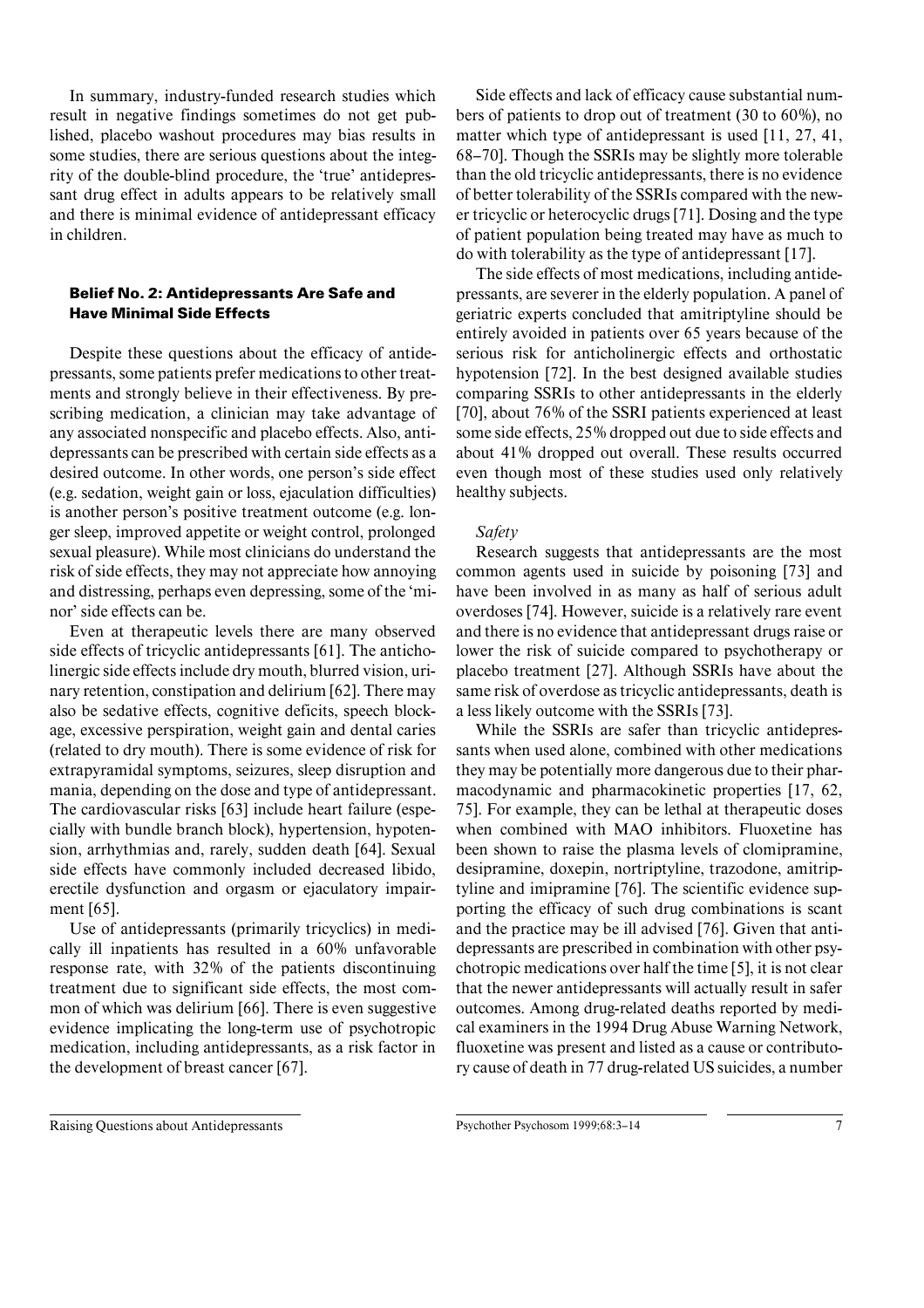larger than that for doxepin or imipramine [77]. This same data source has been used to highlight the lethality of tricyclic antidepressants [73]. Other evidence [78] has suggested that use of SSRIs may lead to an increase in the concomitant prescribing of anxiolytics, a disturbing possibility given the finding that regular use of minor tranquilizers alone has resulted in worse outcomes than no depression treatment at all [79].

Serotonin syndrome, a potentially lethal neuromuscular activation, is another possible negative consequence of SSRIs, especially when they are combined with other serotonin-enhancing drugs [17, 80]. Serotonin syndrome, which has even been seen in pediatric patients, often results in an admission to an intensive-care unit and the need for artificial ventilation. At least 11 deaths have been attributed to serotonin syndrome [80].

## *SSRI Side Effects*

Even when used alone at therapeutic levels, fairly common side effects (i.e. those experienced by between 5 and 30% of patients) of the SSRIs include nervousness, tremor, anxiety, sleep disruption, nausea, diarrhea, anorexia, loss of weight and sexual problems [17, 62]. In fact, more than half of the patients taking paroxetine or fluoxetine [81] experience at least some adverse gastrointestinal symptoms (nausea, diarrhea or appetite loss). The prerelease studies on SSRIs appear to have grossly underestimated the sexual side effects [82] which can include decreased libido, reduced arousal and diminished intensity or duration of orgasm. Such sexual side effects may affect as many as 73% of all patients who take them [83]. Sexual dysfunction can be a major source of unhappiness for those who experience it.

Though needing replication, the SSRIs have been found to increase the risk of miscarriage [84] and neonatal complications [85], a significant concern given that 67% of antidepressants are prescribed for women [5], many of child-bearing age. For a small minority of patients these new medications may carry a significant risk for mania, akathisia, extrapyramidal effects and even suicide induction [86–88], though the risk of fluoxetine-induced suicide and violence has not been supported by meta-analyses conducted by Eli Lilly and Company [89–91]. However, it can take a very long time for some serious but subtle side effects to be noticed. As an example, fenfluramine, a serotonin-enhancing drug which was popular for weight control, was used in Europe for more than 20 years before any drug-induced heart problems were recognized [92].

### *Withdrawal Symptoms*

There is a well-documented withdrawal phenomenon associated with tricyclic medication, even when doses are gradually tapered [93]. The most common withdrawal symptoms, which may last up to 2 weeks following drug discontinuation, include general somatic or gastrointestinal distress (in as many as 21–55% of patients following withdrawal) with or without anxiety and agitation, sleep disturbance characterized by excessive and vivid dreaming and initial and middle insomnia, movement disorder, and psychic and behavioral activation extending on a continuum to mania. Children may be even more sensitive to tricyclic antidepressant withdrawal than adults [93].

A recent study found that 12% of patients discontinuing SSRIs reported adverse effects including dizziness, paresthesia, lethargy, nausea, vivid dreams, irritability and lowered mood [94]. In severe cases, dizziness was exacerbated by slight head or eye movements and associated with jerking or blurring vision. The majority of cases occurred despite slowly tapered withdrawal and the symptoms persisted for up to 21 days after onset. No withdrawal symptoms were recorded in patients who had been on the SSRI for less than 7 weeks.

In summary, side effects are fairly common even with the newer antidepressants, combining medication raises the risk for more serious complications and all antidepressants can cause withdrawal symptoms.

## **Belief No. 3: Antidepressants Are Necessary to Redress a Chemical Imbalance Caused by a Genetic Predisposition**

It is estimated that somewhere between 9 and 18% of depressions are the result of an underlying medical condition [95, 96], suggesting that physical examination is important in the comprehensive treatment of depression. However, the vast majority of depressions are not attributable to identifiable medical causes. Other data suggest that genetic influences account for 16% of the variance in total depression scores [97], and that life experiences are the statistically most important influence on self-reported depressive symptoms [97] or clinician-assessed depressive disorder [98, 99]. Genetic influences on major depression, dysthymia and depressive adjustment disorder appear to be weak and cannot account for the increases in depression for age cohorts born after World War II [100].

Nevertheless, many promotional materials for antidepressants posit the existence of a genetically transmitted 'chemical imbalance' with the clear implication that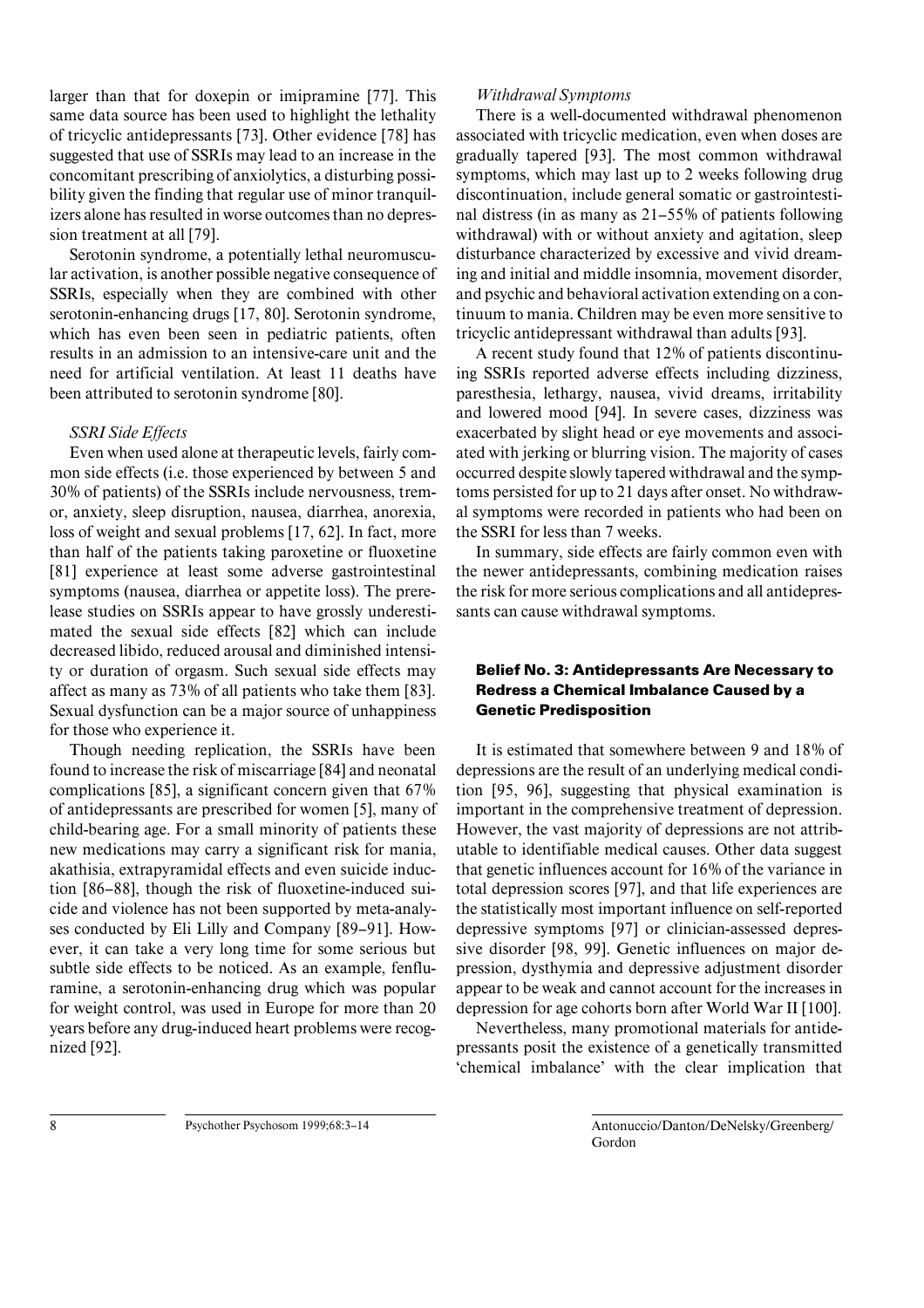chemicals are required to correct this imbalance. Current biochemical theories propose that depression is caused by a deficiency of available serotonin or a disruption in the sensitivity of key serotonin receptors [101]. However, environmental influences have been at least as powerful as genetic influences on serotonin levels in primate studies [102], and other studies have not shown serotonergic activity to be lowered in depressive states [103].

The SSRIs were developed to correct the hypothesized deficiency by interfering with serotonin reuptake. However, the brain quickly (as soon as 2 days in animal studies) compensates for this increase in serotonin through the process of downregulation or reduction in the number of serotonin receptors [101, 104]. Though speculative, current theories suggest that antidepressant treatment returns the receptors to their normal sensitivity through this downregulation [105]. The permanence of these changes and the potential long-term consequences are not clear. Fava [106, 107] and Baldessarini [108] have speculated that the receptor changes, similar to those found in tardive dyskinesia, may in some cases be irreversible, and may increase the biological vulnerability to depression in some patients following drug withdrawal, especially after long-term use. Baldessarini [108] has suggested that since some studies show a shorter time to relapse after drug discontinuation than would be expected from pretreatment history and the rate of drug removal predicts the time to the first recurrent episode, the combination of long-term drug treatment followed by withdrawal may be a causal factor in depression recurrence. He goes on to raise the possibility that it may take months to reestablish a predrug level of neurophysiological and neuropsychological homeostasis. Further research is needed to evaluate this possible risk.

Closely related to the chemical imbalance hypothesis is the postulated need for adequate doses to achieve a therapeutic response [109]. However, the tricyclic antidepressant dose has not been related to outcome in a naturalistic study [110] and only weak relationships have emerged between plasma levels and clinical response to imipramine or amitriptyline [10, 111, 112]. Regarding the SSRIs, no relationship has been demonstrated between therapeutic response and dosage or plasma concentrations of the drugs [17, 27, 113]. The efficacy of antidepressants does not appear to be related to selectivity or potency for either norepinephrine or serotonin uptake blockade [101]. Despite years of experimentation, there is yet no convincing consistent evidence for disrupted receptor sensitivity in depressed patients (without a history of antidepressant treatment) or the biochemical theory of causation [27, 101] and the mechanism of action for antide-

pressants in treating depression has not been firmly established [101].

Biological markers for depression continue to be elusive. Some potential markers include abnormalities of the hypothalamic-pituitary-adrenal (HPA) axis as measured by nonsuppression in the dexamethasone suppression test (DST), impaired lymphocyte glucocorticoid sensitivity and abnormal sleep EEG patterns [114]. While the baseline DST does not predict antidepressant treatment response or outcome after hospital discharge, research has suggested that the DST tends to return to normal as a result of antidepressant treatment [114, 115] or cognitive behavior therapy [116]. Abnormal DST results that persist after treatment and EEG sleep abnormalities have been associated with poor prognosis and higher relapse rates [114, 117].

However, HPA abnormalities have a relatively low prevalence limiting the practical utility of the DST [117]. EEG profiles may offer a somewhat more promising marker because sleep abnormalities are more common. EEG abnormalities were predictive of outcome in depressed patients treated with interpersonal therapy [117] but not in depressed patients treated with cognitivebehavioral therapy [118]. To date we are unaware of any randomized controlled trials comparing somatic and psychotherapeutic interventions with patients who have such sleep abnormalities.

Even if biochemical change is the goal, drug treatment may not be the only way to accomplish it. There is PET imaging evidence that improvement in cognitive therapy (in patients with obsessive-compulsive disorder) is associated with therapeutic alterations in brain chemistry similar to those found with medications [119]. Biondi [120] has suggested that it may be possible to conceptualize the positive effects of psychological treatments as acting at a biochemical level as is done with drug treatments. To support this idea, he cites consistent evidence that most of the classical neurotransmitters and neuropeptides are highly sensitive to emotional stressors. He also cites evidence of the therapeutic neuroendocrine impact of relaxation and social support.

In summary, genetic influences on unipolar depression appear to be weaker than environmental influences, biochemical theories of depression are as yet unproven, biological markers specific for depression have been elusive, dosage and plasma levels of antidepressants have been minimally related to treatment outcome, and there is preliminary evidence that patients who improve with cognitive-behavioral psychotherapy show similar biological changes as those who improve with drug treatments.

Raising Questions about Antidepressants Psychother Psychosom 1999;68:3–14 9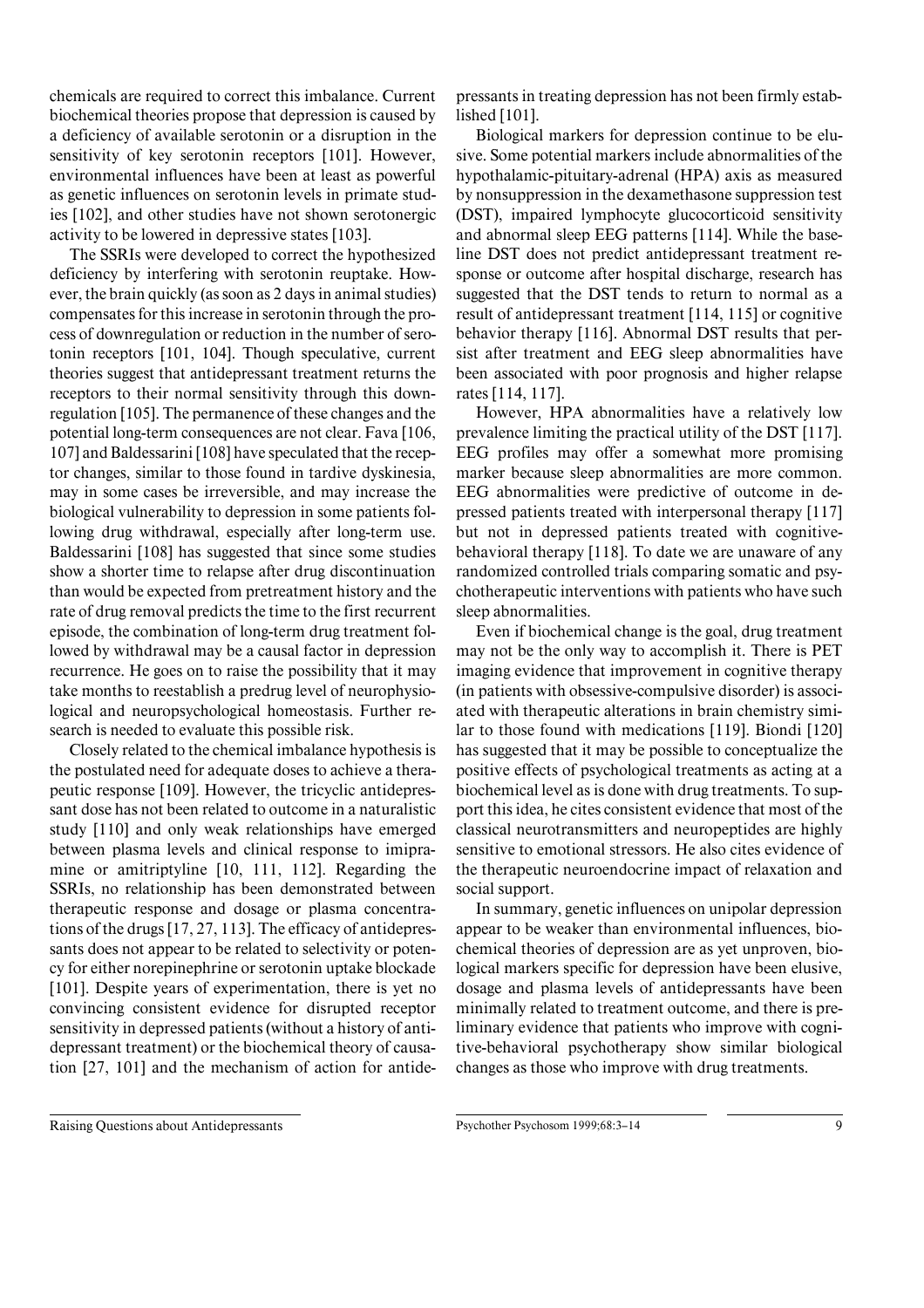## **Belief No. 4: Antidepressants Are More Effective than Psychotherapy, Especially for Severe or Recurrent Depression**

Several meta-analyses have evaluated controlled studies comparing antidepressants with psychotherapy or combined treatment. Bearing in mind the limitations of meta-analyses [121–123], these studies, involving thousands of depressed patients, have found that (1) psychotherapy has an outcome that is comparable [124, 125] or better [126, 127] than that of pharmacotherapy alone, (2) combined psychotherapy and drug treatment do not appear to be clearly superior to either therapy alone [124, 125, 128], (3) when the dropout rate is considered, pharmacotherapy alone has a substantially worse outcome than psychotherapy alone or combined treatment [129] and (4) treatment with cognitive therapy (with or without drugs) during the acute episode appears to reduce the risk of subsequent relapse following termination [124]. Several reviews have concluded that the preponderance of the evidence does not support the differential effectiveness of psychotherapy and antidepressants in more severely depressed nonpsychotic outpatients [27, 130–132]. Actually most drug studies exclude some of the most severely depressed (e.g. acutely suicidal) patients due to the risk of overdose.

In clinical practice, many patients are kept on antidepressants, usually prescribed by general practitioners, virtually indefinitely and at very high cost. One Nevada HMO found that patients on SSRIs, 80% of whom had never seen a psychiatrist, had been taking the antidepressants for an average of 3 years (over half for more than 9 months) without being withdrawn [133]. In studies advocating long-term maintenance on antidepressants for relapsers [134–139], recovery from depression has typically been defined in terms of symptomatic remission for a specified period of time [140]. For a patient to be considered recovered in these studies, there is no requirement that treatment be discontinued, even though the concept of recovery implies the possibility that treatment can be discontinued [114]. In this sense, patients who are both symptom free and drug free are equated with patients who are symptom free but receiving medication. From our perspective, it makes more sense to consider the latter group of patients to be in remission but not fully recovered until treatment is no longer necessary.

Even with full-dose maintenance drug treatment, as many as 40% of patients drop out or relapse [106]. The maintenance phase of treatment is conducted only with the responders. Since psychotherapy alone is not offered to patients initially in most of these studies, the maintenance phase of treatment is essentially restricted to drug responders and those patients who can tolerate the side effects. Baldessarini [108] suggests that the interpretation of findings in maintenance studies may be confounded by comparing patients with a pharmacologically induced placebo-associated risk with low-risk patients on continued treatment. Therefore, the patient samples in most drug maintenance studies should not be considered representative of the general population of depressed patients who have not first been medicated. Further, patients with drugrefractory depression ought not to be considered treatment refractory if systematic psychosocial interventions have not been provided, especially given evidence that many of these patients may respond and maintain a good follow-up with cognitive-behavioral psychotherapy [141–143].

It has been shown that the therapeutic alliance is strongly and positively related to outcome in drug treatment, just as it is in psychotherapy [144]. One reason may be that the drug condition usually involves weekly contact combined with supportive psychotherapy [145], a higher level of drug treatment than is usually delivered in the typical outpatient setting. Further, more effective therapists are more psychologically minded, eschew biological interventions in their ordinary clinical practice and expect outpatient treatment of depression to take longer than do moderately and less effective therapists [146].

The comparative outcome literature almost exclusively involves tricyclic antidepressants. Currently under way are several NIMH-funded randomized clinical trials comparing cognitive-behavioral therapy and SSRIs. No current data suggest that the outcome will be any different from that of tricyclic drugs [27]. In one recent study comparing the efficacy of fluoxetine and cognitive therapy [147], after 16 weeks of treatment there were no statistically significant group differences in treatment response, though there was a trend for more patients assigned to fluoxetine to drop out than those assigned to cognitive therapy (33 vs. 9%).

Considering that cognitive-behavioral treatments can be successfully delivered in a group format [148–150] or even as bibliotherapy with minimal therapist contact [151–153] and good long-term outcome [154], psychotherapy can be very cost-effective. A recent cost-effectiveness analysis that considered acute outcome, long-term outcome, dropout rates, relapse rates and side effects concluded that individual cognitive-behavioral therapy alone would cost about 33% less than fluoxetine alone and 23% less than combined treatment over a 2-year period of standard treatment [155].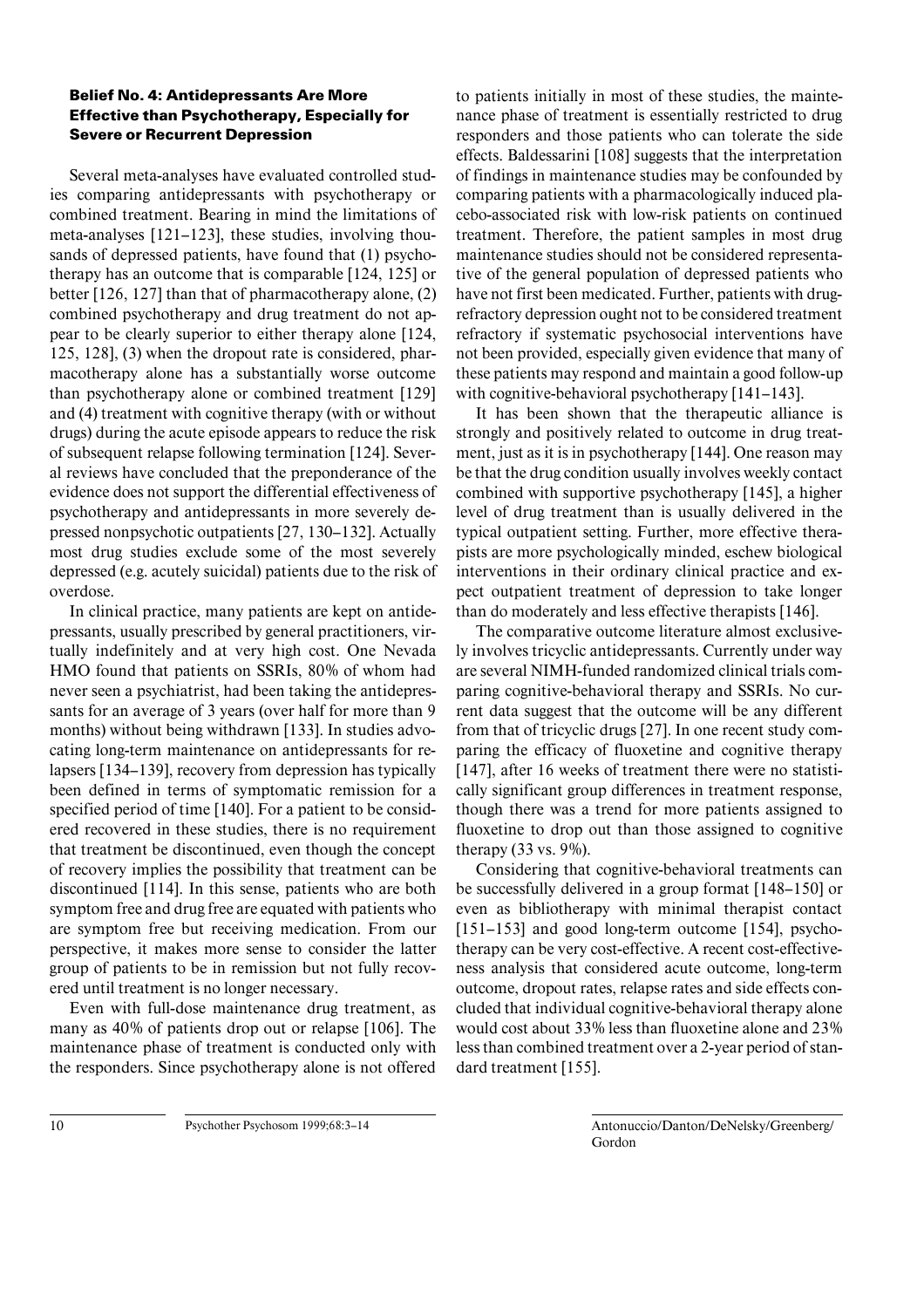#### **Conclusions**

This paper has raised questions about the validity of double-blind placebo-controlled drug studies, the side effects and safety of medication interventions, evidence for biological theories of depression and the relative efficacy of medication treatments and psychotherapy. It is unfortunate that in any debate over the relative merits of psychological and biochemical approaches to depression, claims of disciplinary bias inevitably enter the discussion. This will likely occur despite the fact that the pioneers in the development of psychological interventions have come from both psychology (e.g. David Barlow, Albert Ellis, Myrna Weissman, Peter Lewinsohn, Donald Michenbaum, Lynn Rehm) and medicine (e.g. Aaron Beck, Herbert Benson, David Burns, Edmund Jacobson, Gerald Klerman, Isaac Marks, Joseph Wolpe). Recent depression treatment guidelines [156, 157] do not seem to adequately reflect this tradition or the scientific evidence supporting these interventions. Current practice guidelines are considered by some [27, 130–132] to be inconsistent with the scientific literature in that they overstate the benefits of antidepressant medications and the combined treatment, understate the risks and side effects associated with phar-

macotherapy, and understate the efficacy of psychotherapy. For example, the AHCPR summary guidelines [156] recommend two unsuccessful trials of antidepressant medication before even considering referral for psychotherapy. The APA practice guidelines [157] recommend that most patients receive antidepressant medication combined with psychotherapeutic management or psychotherapy. Though the debate continues [158–161], perhaps it is time to carefully reevaluate these practices, which follow directly from the beliefs critiqued in this paper. Since a primary principle of the Hippocratic dictum is 'first, do no harm', an argument can be made that if there are alternative medically benign treatments of equivalent efficacy, they should be tried first. A new model [162] of collaboration between patient and doctor which promotes a healing partnership and enhances the patient's capacity for self-healing through psychotherapy may provide a safe and effective first choice.

#### **Acknowledgments**

We would like to thank Doug Snyder and Christine Simpson for their library assistance. We would also like to thank the many anonymous reviewers who have helped shape the manuscript.

#### **References**

- 1 Amenson CS, Lewinsohn PM: An investigation into the observed sex difference in prevalence of unipolar depression. J Abnorm Psychol 1981;90:1–13.
- 2 Kessler RC, McGonagle KA, Zhao S, Nelson CB, Hughes M, Eshleman S, Wittchen H, Kendler KS: Lifetime and 12-month prevalence of DSM-III-R psychiatric disorders in the United States. Arch Gen Psychiatry 1994;51: 8–19.
- 3 Oliver JM, Simmons ME: Affective disorders and depression as measured by the diagnostic interview schedule and the Beck Depression Inventory in an unselected adult population. J Clin Psychol 1985;41:469–477.
- 4 Narrow WE, Regier DA, Rae DS, Manderscheid RW, Locke BZ: Use of services by persons with mental and addictive disorders: Findings from the National Institute of Mental Health Epidemiological Catchment Area Program. Arch Gen Psychiatry 1993;50:95–107.
- 5 Olfson MD, Klerman GL: Trends in the prescription of antidepressants by office-based psychiatrists. Arch Gen Psychiatry 1993;150: 571–577.
- 6 Kramer P: Listening to Prozac. New York, Viking, 1993.
- 7 Davis JM, Wang Z, Janicak PG: A quantitative analysis of clinical drug trials for the treatment

of affective disorders. Psychopharmacol Bull 1993;29:175–181.

- 8 Joffe R, Sokolov S, Streiner D: Antidepressant treatment of depression: A meta-analysis. Can J Psychiatry 1996;41:613–616.
- 9 Morris JB, Beck AT: The efficacy of antidepressant drugs: A review of research (1958 to 1972). Arch Gen Psychiatry 1974;30:667–674.
- 10 Quality Assurance Project: A treatment outline for depressive disorders. Aust NZ J Psychiatry 1983;17:129–146.
- 11 Song F, Freemantle N, Sheldon TA, House A, Watson, Long A, Mason J: Selective serotonin reuptake inhibitors: Meta-analysis of efficacy and acceptability. BMJ 1993;306:683–687.
- 12 Ioannidis JPA: Effects of the statistical significance of results on the time to completion and publication of randomized efficacy trials. JAMA 1998;279:281–286.
- 13 Jadad AR, Rennie D: A randomized controlled trial gets a middle-aged checkup. JAMA 1998; 279:319–320.
- 14 Greenberg RP, Fisher S: Examining antidepressant effectiveness: Findings, ambiguities, and some vexing puzzles; in Fisher S, Greenberg RP (eds): The Limits of Biological Treatments for Psychological Distress: Comparisons with Psychotherapy and Placebo. Hillsdale, Erlbaum, 1989, pp 1–37.
- 15 Rosenthal R: The 'file drawer problem' and tolerance for null results. Psychol Bull 1979;86: 638–641.
- 16 Pushing drugs to doctors: Consumer Reports 1992, February, pp 87–94.
- 17 Gram LF: Fluoxetine. N Engl J Med 1994;331: 1354–1361.
- 18 Campbell EG, Louis KS, Blumenthal D: Looking a gift horse in the mouth: Corporate gifts supporting life sciences research. JAMA 1998; 279:995–999.
- 19 Cho MK, Bero LA: The quality of drug studies published in symposium proceedings. Ann Intern Med 1996;124:485–489.
- 20 Stelfox HT, Chua G, O'Rourke K, Detsky AS: Conflict of interest in the debate over calciumchannel antagonists. N Engl J Med 1998;338: 101–106.
- 21 Blumenthal D, Campbell EG, Anderson MS, Causino N, Louis KS: Withholding research results in academic life science: Evidence from a national survey of faculty. JAMA 1997;277: 1224–1228.
- 22 Loebel AD, Hyde TS, Dunner DL: Early placebo response in anxious and depressed patients. J Clin Psychiatry 1986;47:230–233.
- 23 Sommers-Flanagan J, Sommers-Flanagan R: Efficacy of antidepressant medication with depressed youth: What psychologists should know. Pro Psychol Res Prac 1996;27:145–153.

Raising Questions about Antidepressants Psychother Psychother Psychosom 1999;68:3–14 11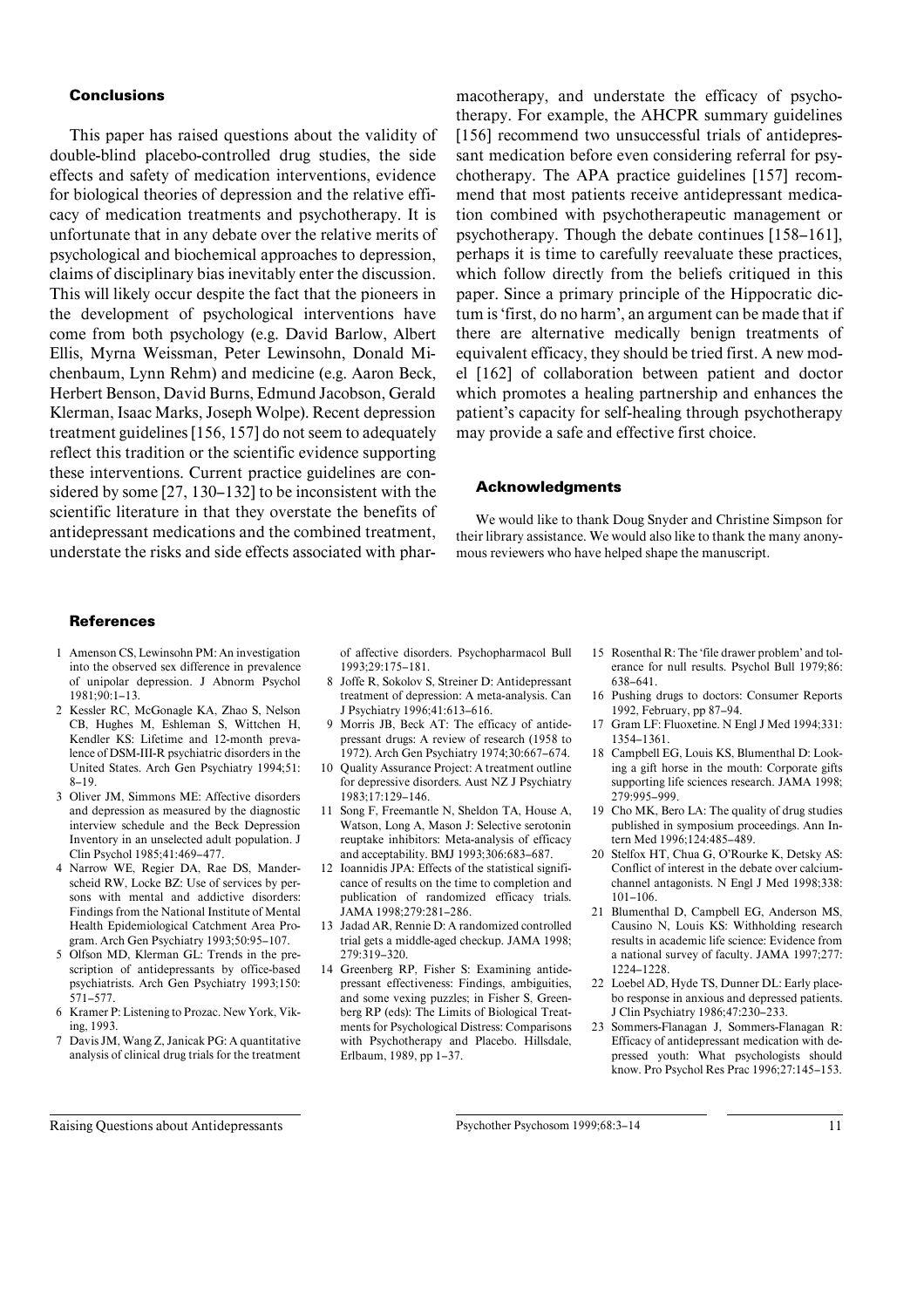- 24 Greenberg RP, Fisher S, Riter JR: Placebo washout is not a meaningful part of antidepressant drug trials. Percept Mot Skills 1995;81: 688–690.
- 25 Trivedi MH, Rush J: Does a placebo run-in or a placebo treatment cell affect the efficacy of antidepressant medications? Neuropsychopharmacology 1994;11:33–43.
- 26 Brown WA: Placebo as a treatment for depression. Neuropsychopharmacology 1984;10: 265–269.
- 27 Greenberg RP, Fisher S: Mood-mending medicines: Probing drug, psychotherapy, and placebo solutions; in Fisher S, Greenberg RP (eds): From Placebo to Panacea: Putting Psychiatric Drugs to the Test. New York, Wiley & Sons, 1997, pp 115–172.
- 28 Hughes JR, Krahn D: Blindness and the validity of the double-blind procedure. J Clin Psychopharmacol 1985;5:138–142.
- 29 Margraf J, Ehlers A, Roth WT, Clark DB, Sheikh J, Agras WS, Taylor CB: How 'blind' are double-blind studies? J Consult Clin Psychol 1991;59:184–187.
- 30 Schulz KF, Chalmers I, Hayes RJ, Altman DG: Empirical evidence of bias: Dimensions of methodological quality associated with estimates of treatment effects in controlled trials. JAMA 1995;273:408–412.
- 31 Carroll KM, Rounsaville BJ, Nich C: Blind man's bluff: Effectiveness and significance of psychotherapy and pharmacotherapy blinding procedures in a clinical trial. J Consult Clin Psychol 1994;62:276–280.
- 32 Thomson R. Side effects and placebo amplification. Br J Psychiatry 1982;140:64–68.
- 33 Moncrieff J, Wessely S, Hardy R: Meta-analysis of trials comparing antidepressants with active placebos. Br J Psychiatry 1998;172:227– 231.
- 34 Hamilton M: A rating scale for depression. J Neurol Neurosurg Psychiatry 1960;12:56–62.
- 35 Endicott J, Spitzer RL, Fleiss JL, Cohen J: The Global Assessment Scale: A procedure for measuring overall severity of psychiatric disturbance. Arch Gen Psychiatry 1976;33:766–771.
- 36 Beck AT, Ward CH, Mendelson M, Mock J, Erbaugh J: An inventory for measuring depression. Arch Gen Psychiatry 1961;4:561–571.
- 37 Lambert MJ, Hatch DR, Kingston MD, Edwards BC: Zung, Beck, and Hamilton rating scales as measures of treatment outcome: A meta-analytic comparison. J Consult Clin Psychol 1986;54:54–59.
- 38 Murray EJ: Measurement issues in the evaluation of pharmacological therapy; in Fisher S, Greenberg RP (eds): The Limits of Biological Treatments for Psychological Distress: Comparisons with Psychotherapy and Placebo. Hillsdale, Erlbaum, 1989, pp 39–67.
- 39 Greenberg RP, Bornstein RF, Greenberg MD, Fisher S: A meta-analysis of antidepressant outcome under 'blinder' conditions. J Consult Clin Psychol 1992;60:664–669.
- 40 Greenberg RP, Bornstein RF, Zborowski MJ, Fisher S, Greenberg MD: A meta-analysis of fluoxetine outcome in the treatment of depression. J Nerv Ment Dis 1994;182:547–551.
- 41 Anderson IM, Tomenson BM: The efficacy of selective serotonin re-uptake inhibitors in depression: A meta-analysis of studies against tricyclic antidepressants. J Psychopharmacol 1994;8:238–249.
- 42 Brownell K, Stunkard A: The double-blind in danger: Untoward consequences of informed consent. Am J Psychiatry 1982;139:1487.
- 43 Ney PG, Collins C, Spensor C: Double blind: Double talk or are there ways to do better research? Med Hypotheses 1986;21:119–126.
- 44 Fisher S, Greenberg RP: How sound is the double-blind design for evaluating psychotropic drugs? J Nerv Ment Dis 1993;181:345–350.
- 45 Basoglu M, Marks I, Livanou M, Swinson R: Double blindness procedures, rater blindness, and ratings of outcome: Observations from a controlled trial. Arch Gen Psychiatry 1997;54: 744–748.
- 46 Bystritsky A, Waikar SV: Inert placebo versus active medication: Patient blindability in clinical pharmacological trials. J Nerv Ment Dis 1994;182:485–487.
- 47 White K, Kando J, Park T, Waternaux C, Brown WA: Side effects and the 'blindability' of clinical drug trials. Clin Res Reports 1992; 149:1730–1731.
- 48 Rabkin JG, Markowitz JS, Stewart J, McGrath P, Harrison, Quitkin FM, Klein DF: How blind is blind? Assessment of patient and doctor medication guesses in a placebo-controlled trial of imipramine and phenelzine. Psychiatry Res 1986;19:75–86.
- 49 Kirsch I, Sapperstein G: Listening to Prozac, but hearing placebo? A meta-analysis of antidepressant medication. Prev Treat;1998;1:0002a; www:http://journals.apa.org/treatment.
- 50 Rickels K: Use of placebo in clinical trials. Psychopharmacol Bull 1986;22:19–24.
- 51 Hollon SD, DeRubeis RJ: Placebo-psychotherapy combinations: Inappropriate representations of psychotherapy in drug-psychotherapy comparative trials. Psychol Bull 1981; 90:467–477.
- 52 Ambrosini PJ, Bianchi MD, Rabinovich H, Elia J: Antidepressant treatments in children and adolescents. I. Affective disorders. J Am Acad Child Adolesc Psychiatry 1993;32:1–6.
- 53 Dujovne VF, Barnard MU, Rapoff MA: Pharmacological and cognitive-behavioral approaches in the treatment of childhood depression: A review and critique. Clin Psychol Rev 1995;15:589–611.
- 54 Fisher RL, Fisher S: Antidepressants for children: Is scientific support necessary? J Nerv Ment Dis 1995;184:99–102.
- 55 Fisher RL, Fisher S: Are we justified in treating children with psychotropic drugs? in Fisher S, Greenberg RP (eds): From Placebo to Panacea: Putting Psychiatric Drugs to the Test. New York, Wiley & Sons, 1997, pp 307–322.
- 56 Hazell P, O'Connell D, Heathcote D, Robertson J, Henry D: Efficacy of tricyclic drugs in treating child and adolescent depression: A meta-analysis. BMJ 1995;310:897–901.
- 57 Goleman D: Use of antidepressants in children at issue. New York Times 1993, December 15, C17.
- 58 Riddle MA, Geller B, Ryan N: Another sudden death in a child treated with desipramine. J Am Acad Child Adolesc Psychiatry 1993;9:283– 289.
- 59 Simeon JG, Dinicola VF, Ferguson HB, Copping W: Adolescent depression: A placebo-controlled fluoxetine treatment study and followup. Prog Neuropsychopharmacol Biol Psychiatry 1990;14:791–795.
- 60 Emslie GJ, Rush AJ, Weinberg WA, Kowatch RA, Hughes CW, Carmody T, Rintelmann J: A double-blind randomized placebo-controlled trial of fluoxetine in depressed children and adolescents. Arch Gen Psychiatry 1997;54: 1031–1037.
- 61 McElroy SL, Keck PE, Friedman LM: Minimizing and managing antidepressant side effects. J Clin Psychiatry 1995;56(suppl 2):49– 55.
- 62 Settle EC: Antidepressant side effects: Issues and Options. J Clin Psychiatry Monogr 1992; 10:48–61.
- 63 Jefferson JW: Treatment of depressed patients who have become nontolerant to antidepressant medication because of cardiovascular side effects. J Clin Psychiatry Monogr 1992;10:66– 71.
- 64 Moir DC, Crooks J, Cornwell WB, O'Malley K, Dingwall-Fordyce I, Turnbull MJ, Weir RD: Cardiotoxicity of amitriptyline. Lancet 1972; ii:561–564.
- 65 Seagraves RT: Sexual dysfunction complicating the treatment of depression. J Clin Psychiatry Monogr 1992;10:75–79.
- 66 Popkin MK, Callies AL, Mackenzie TB: The outcome of antidepressant use in the medically ill. Arch Gen Psychiatry 1985;41:469–477.
- 67 Halbreich U, Shen J, Panaro V: Are chronic psychiatric patients at increased risk for developing breast cancer? Am J Psychiatry 1996; 153:559–560.
- 68 Anderson IM, Tomenson BM: Treatment discontinuation with selective serotonin reuptake inhibitors compared with tricyclic antidepressants: A meta-analysis. BMJ 1995;310:1433– 1438.
- 69 Nelson J: Are the SSRIs really better tolerated than the TCAs for treatment of major depression? Psychiatr Ann 1994;24:628–631.
- 70 Menting JEA, Honig A, Verhey FRJ, Harmans M, Rozendaal N, de Vet HCW, van Praag HM: Selective serotonin reuptake inhibitors (SSRIs) in the treatment of elderly depressed patients: A qualitative analysis of the literature on their efficacy and side-effects. Int Clin Psychopharmacol 1996;11:165–175.
- 71 Hotopf M, Hardy R, Lewis G: Discontinuation rates of SSRIs and tricyclic antidepressants: A meta-analysis and investigation of heterogeneity. Br J Psychiatry 1997;170:120–127.
- 72 Beers MH, Ouslander JG, Rollingher I, Reuben DB, Brooks J, Beck JC: Explicit criteria for determining inappropriate medication use in nursing homes. Arch Intern Med 1991;151: 1825–1832.
- 73 Kapur S, Mieczkowski T, Mann JJ: Antidepressant medication and the relative risk of suicide attempt and suicide. JAMA 1992;268: 3441–3445.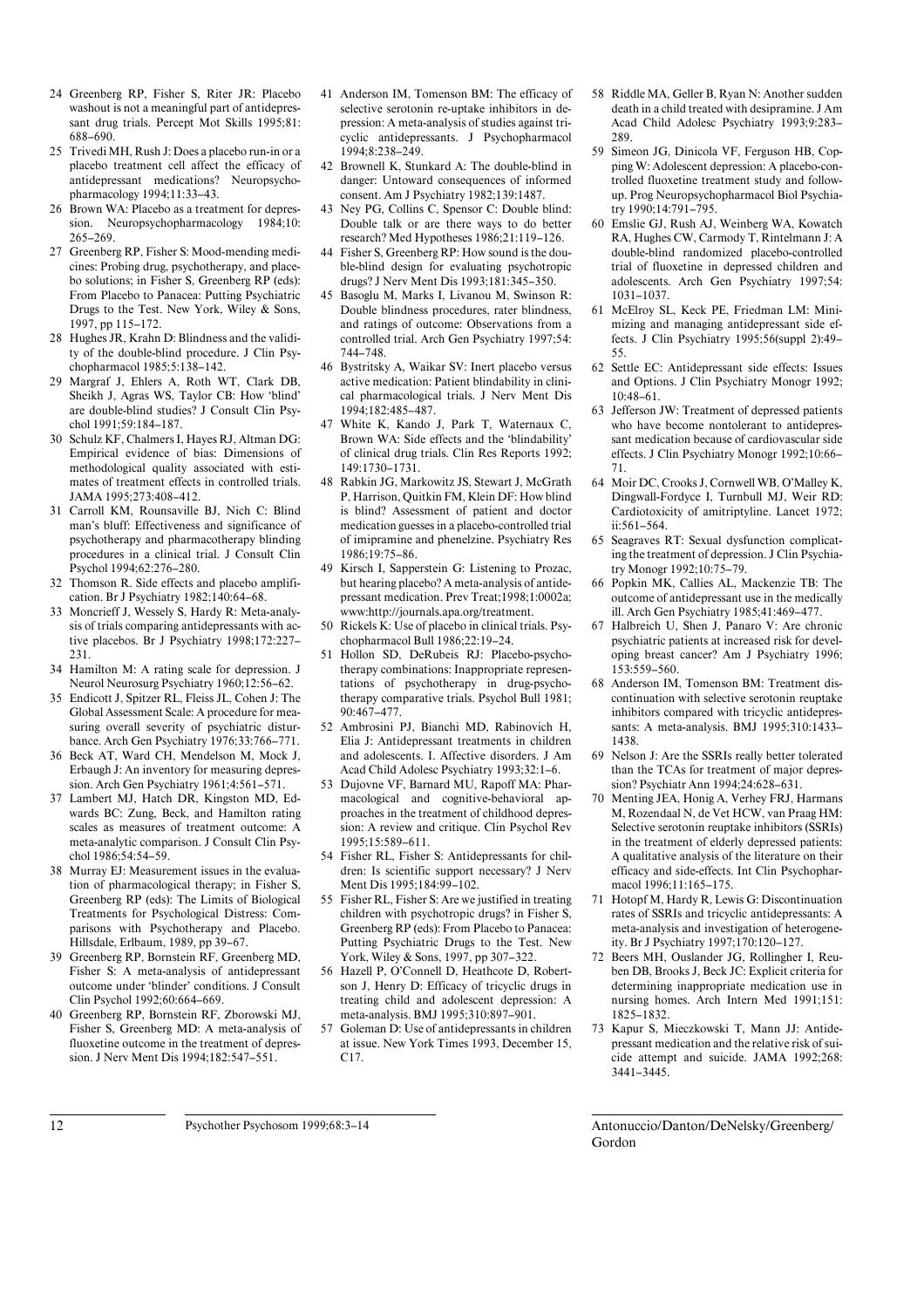- 74 Kathol RG, Henn FA: Tricyclics: The most common agent used in potentially lethal overdoses. J Nerv Ment Dis 1982;171:250–252.
- 75 Nemeroff CB, DeVane CL, Pollock BG: Newer antidepressants and the cytochrome P450 system. Am J Psychiatry 1996;153:311–320.
- 76 Taylor D: Selective serotonin reuptake inhibitors and tricyclic antidepressants in combination: Interactions and therapeutic uses. Br J Psychiatry 1995;167:575–580.
- 77 US Department of Health and Human Services: Annual Medical Examiner Data 1994: Data from the drug abuse warning network. DHHS Publication No. (SMA) 96–3078, 1996.
- 78 Rascati K: Drug utilization review of concomitant use of specific serotonin reuptake inhibitors or clomipramine with antianxiety/sleep medications. Clin Ther 1995;17:786–790.
- 79 Sturm R, Wells KB: How can care for depression become more cost-effective? JAMA 1995; 273:51–58.
- 80 Mills KC: Serotonin syndrome. Clin Pharm 1995;52:1475–1482.
- 81 Linden RD, Wilcox CS, Heiser JF, Cavanaugh E, Wisselink PG: Are selective serotonin reuptake inhibitors well tolerated in somaticizing depressives? Psychopharmacol Bull 1994;30: 151–156.
- 82 Gitlin MJ: Psychotropic medications and their effects on sexual dysfunction: Diagnosis, biology, and treatment approaches. J Clin Psychiatry 1994;55:406–413.
- 83 Modell JG, Katholi CR, Modell JD, DePalma RL: Comparative sexual side effects of buproprion, fluoxetine, paroxetine, and sertraline. Clin Pharmacol Ther 1997;61:476–487.
- 84 Pastuszak A, Schick-Boschetto B, Zuber C, Feldcamp M, Pinelli M, Sihn S, Donnenfeld A, McCormack M, Leen-Mitchell M, Woodland C, Gardner A, Horn M, Koren G: Pregnancy outcome following first-trimester exposure to fluoxetine (Prozac). JAMA 1993;269:2246– 2248
- 85 Chambers CD, Johnson KA, Dick LM, Felix RJ, Jones KL: Birth outcomes in pregnant women taking fluoxetine. N Engl J Med 1996; 335:1010–1015.
- 86 Lenhoff M: Potential complications of fluoxetine. VA Practitioner 1994;11:33–41.
- 87 Leo RJ: Movement disorders associated with the serotonin selective reuptake inhibitors. J Clin Psychiatry 1996;57:449–454.
- 88 Teicher MH, Glod C, Cole J: Emergence of intense suicidal preoccupation during fluoxetine treatment. Am J Psychiatry 1990;147: 207–210.
- 89 Beasley CM, Dornseif BE, Bosomworth JC, Sayler ME, Rampey AH, Heiligenstein JH, Thompson VL, Murphy DJ, Masica DN: Fluoxetine and suicide: A meta-analysis of controlled trials of treatment for depression. BMJ 1991;303:685–692.
- 90 Heiligenstein JH, Beasley CM, Potvin JH: Fluoxetine not associated with increased aggression in controlled clinical trials. Int Clin Psychopharmacol 1993;8:277–280.
- 91 Tollefson GD, Rampey AH, Beasley CM, Enas GG, Potvin JH: Absence of a relationship between adverse events and suicidality during pharmacotherapy for depression. J Clin Psychopharmacol 1994;14:163–169.
- 92 Lemonick MD: The mood molecule. Time 1997, September 29, pp 75–82.
- 93 Dilsaver SC, Greden JF: Antidepressant withdrawal phenomena. Biol Psychiatry 1984;19:237–256.
- 94 Coupland NJ, Bell CJ, Potokar JP: Serotonin reuptake inhibitor withdrawal. J Clin Psychopharmacol 1996;16:356–362.
- 95 Koranyi ED: Morbidity and rate of undiagnosed physical illnesses in a psychiatric clinic population. Arch Gen Psychiatry 1979;36: 414–419.
- 96 Hall RC, Popkin MK, Devaul RA, Fallaice LA, Stickney SK: Physical illness presenting as psychiatric disease. Arch Gen Psychiatry 1978;35:1315–1320.
- 97 Gatz M, Pedersen NS, Plomin R, Nesselroade JR, McClearn GE: Importance of shared genes and shared environments for symptoms of depression in older adults. J Abnorm Psychol 1992;101:701–708.
- 98 Kendler KS, Kessler RC, Walter EE, MacLean C, Neale MC, Heath AC, Eaves LJ: Stressful life events, genetic liability, and onset of an episode of major depression in women. Am J Psychiatry 1995;152:833–842.
- 99 Kendler KS, Walters EE, Kessler RC: The prediction of length of major depressive episodes: Results from an epidemiological sample of female twins. Psychol Med 1997;27: 107–117.
- 100 Blehar MC, Weissman MM, Gershon ES, Hirschfeld RMA: Family and genetic studies of affective disorders. Arch Gen Psychiatry 1988;45:289–292.
- 101 Richelson E: Biological basis of depression and therapeutic relevance. J Clin Psychiatry 1991;52(suppl):4–10.
- 102 Higley JD, Suomi SJ, Linnoila M: A nonhuman primate model of type II alcoholism? 2. Diminished social competence and excessive aggression correlates with low cerebrospinal fluid 5-hydroxyindoleacetic acid concentrations. Alcohol Clin Exp Res 1996;20:643– 650.
- 103 Hallman J, Oreland L: Serotonergic mechanisms and psychiatric disorders. Nord Psykiatr Tidsskr 1989;43:53–59.
- 104 Cooper JR, Bloom FE, Roth RH: The Biochemical Basis of Neuropharmacology. New York, Oxford University Press, 1996.
- 105 Tollefson GD: Selective serotonin reuptake inhibitors; in Schatzberg AF, Nemeroff CB (eds): The American Psychiatric Press Textbook of Psychopharmacology. Washington, American Psychiatric Press Inc., 1995, pp 161–182.
- 106 Fava GA: Holding on: Depression, sensitization by antidepressant drugs, and the prodigal experts. Psychother Psychosom 1995;64:57– 61.
- 107 Fava GA: Do antidepressant and antianxiety drugs increase chronicity in affective disorders? Psychother Psychosom 1994;61:125– 131.
- 108 Baldessarini RJ: Risks and implications of interrupting maintenance psychotropic drug therapy. Psychother Psychosom 1995;63: 137–141.
- 109 Meterissian GB, Bradwejn J: Comparative studies on the efficacy of psychotherapy, pharmacotherapy, and their combination in depression: Was adequate pharmacotherapy provided? J Clin Psychopharmacol 1989;9: 324–339.
- 110 Brugha TS, Bebbington PE, MacCarthy B, Sturt E, Wykes T: Antidepressants may not assist recovery in practice: A naturalistic prospective survey. Acta Psychiatr Scand 1992;  $86:5–11$ .
- 111 Kocsis JH, Hanin I, Bowden C, Brunswick D: Imipramine and amitriptyline plasma concentrations and clinical response in major depression. Br J Psychiatry 1986;148:52–57.
- 112 Simpson BM, White KL, Boyd JL, Cooper TB, Halaris A, Wilson IC, Raman EJ, Ruther E: Relationship between plasma antidepressant levels and clinical outcome for inpatients receiving imipramine. Am J Psychiatry 1982; 139:358–360.
- 113 Amsterdam JD, Fawcett J, Quitkin FM, Reimherr FW, Rosenbaum JF, Michelson D, Hornig-Rohan M, Beasley CM: Fluoxetine and norfluoxetine plasma concentrations in major depression: A multicenter study. Am J Psychiatry 1997;154:963–969.
- 114 Fava GA: The concept of recovery in affective disorders. Psychother Psychosom 1996;  $65.2 - 13$ .
- 115 Ribeiro SCM, Tandon R, Grunhaus L, Greden JF: The DST as a predictor of outcome in depression: A meta-analysis. Am J Psychiatry 1993;150:1618–1629.
- 116 McKnight DL, Nelson-Gray RO, Barnhill J: Dexamethasone suppression test and response to cognitive therapy and antidepressant medication. Behav Ther 1992;23:99– 111.
- 117 Thase ME, Buysee DJ, Frank E, Cherry CR, Cornes CL, Mallinger AG, Kupfer DJ: Which depressed patients will respond to interpersonal psychotherapy? The role of abnormal EEG sleep profiles. Am J Psychiatry 1997; 154:502–509.
- 118 Simons AD, Thase M: Biological markers, treatment outcome, and 1-year follow-up in endogenous depression: Electroencephalographic sleep studies and response to cognitive therapy. J Consult Clin Psychol 1992;60: 392–401.
- 119 Baxter LR, Schwartz JM, Bergman KS, Szuba MP, Guze BH, Mazziotta JC, Alazraki A, Selin CE, Ferng H, Munford P, Phelps ME: Caudate glucose metabolic rate changes with both drug and behavior therapy for obsessivecompulsive disorder. Arch Gen Psychiatry 1992;49:681–689.

Raising Questions about Antidepressants Psychother Psychosom 1999;68:3–14 13